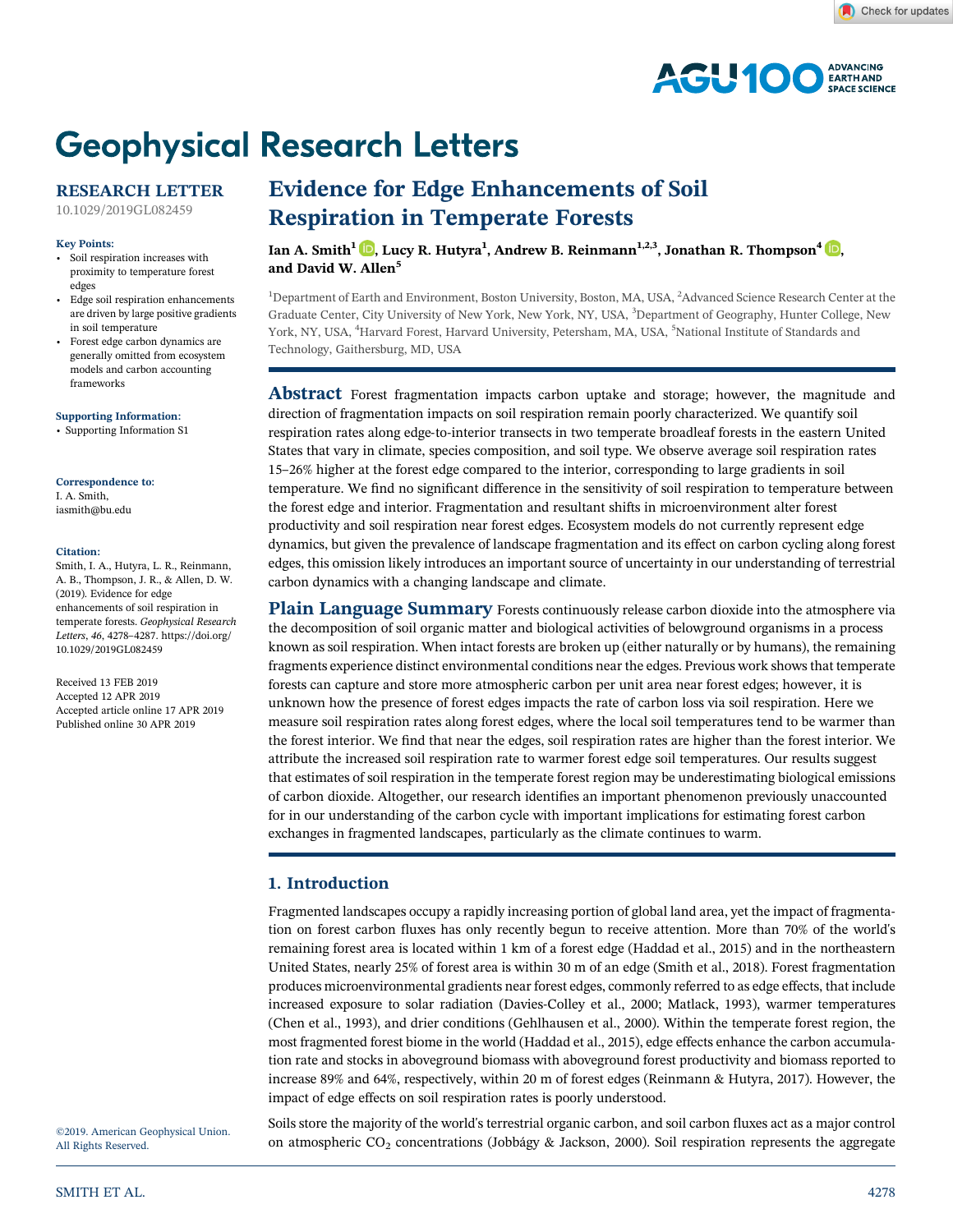$CO<sub>2</sub>$  flux from belowground autotrophic (plant roots) and heterotrophic (soil microorganisms and macroorganisms) processes and constitutes the second largest land‐atmosphere carbon exchange behind gross primary productivity (Raich & Schlesinger, 1992). Soil respiration rates are primarily controlled by soil temperature (Lloyd & Taylor, 1994) but are also regulated by soil moisture content (Davidson et al., 1998), ecosystem productivity (Högberg et al., 2001), and substrate quality/quantity (Wan & Luo, 2003). Forest edge effects likely impact belowground carbon dynamics via gradients in local soil conditions that include warmer temperatures (Chen et al., 1993), drier soils (Pohlman et al., 2009), and increases in carbon and nitrogen availability (Remy et al., 2016).

This study quantifies the impact of edge effects on soil respiration rates in temperate forest fragments by testing the hypothesis that increases in soil temperature with proximity to forest edges stimulate soil respiration rates. We measure soil respiration fluxes coincident with soil temperature and moisture over multiple years along edge‐to‐interior transects in Massachusetts and Maryland, USA. We compare the sensitivity of soil respiration to soil temperature between the forest edge and interior and model soil respiration rates over the course of a year.

# **2. Materials and Methods**

# **2.1. Site Descriptions**

## **2.1.1. Harvard Forest**

The Harvard Forest (HF) is a temperate, mixed deciduous forest located in Petersham, Massachusetts. The forest is largely made up of 85 to 120 years old, second‐growth stands that followed widespread harvesting and agricultural clearing in the 1800s (Foster & Aber, 2004). In May 2016, six 600 $\text{cm}^2$  plots were installed along forest edges at the HF, measuring 20 m along the forest edge and extending 30 m into the forest perpendicular to the forest edge (Figures 1a and 1c). The plots were established in well‐drained, *Quercus sp*./ *Acer sp*.‐dominated stands. Soils were developed on glacial till deposits and are predominantly mapped as Woodbridge series coarse loam soils with little clay content (Natural Resources Conservation Service, 2018). Mean summer (June, July, and August) air temperatures are 19.5 °C and mean winter (December, January, and February) air temperatures are −3.2 °C (Boose, 2018).

The plots were installed at multiple edge aspects and adjacent land cover types (three meadows, two pastures, and one road). Within each plot, a pair of polyvinyl chloride soil respiration collars 20 cm in diameter  $\times$  7 cm tall and located 10 m apart was inserted approximately 2 cm into the soil at four distances from the edge  $(0, 10, 20,$  and 30 m; Figure S1 in the supporting information). Each plot had  $n = 8$  collars for a total of  $n = 48$  collars. Following installation, collars were left in the soil for at least 2 weeks to equilibrate. Soil temperature and moisture at 10‐cm depth were logged hourly using soil temperature (onset HOBO Pendant Datalogger) and soil moisture (onset Soil Moisture Smart Sensor) sensors located every 10 m along the center plot transect (i.e., 0, 10, 20, and 30 m from the forest edge).

During the growing seasons (May to October) of 2017 and 2018, measurements of soil respiration were made monthly in 2017 and weekly in 2018 using a LiCor LI‐8100A soil respiration system with survey chamber (LiCor Biosciences). Respiration was measured between 8:00 and 16:00 local standard time; sampling order was varied to avoid sampling at the same time of day. Beginning in 2018, soil temperature and soil moisture probe measurements at 10-cm depth were recorded at the collar concurrent with the flux measurement (Hanna Instruments Thermistor Thermometer and Field Scout TDR 100, respectively). In addition to the logged soil temperature and moisture, 487 of the 977 observations of soil respiration at the HF included colocated point measurements of soil temperature and 362 included colocated point measurements of soil temperature and soil moisture.

#### **2.1.1.1. Additional HF Data**

We complement our HF edge plot measurements of soil respiration with interior forest measurements made from 1995 to 2010 within the footprint of the Environmental Measurement Station's (EMS) eddy flux tower (42.537755°N, −72.171478°W; Davidson & Savage, 2017). The forest interior respiration data were collected at six sites along a northwest and southwest transect from the EMS tower. Sites ranged from poorly drained swamp to well-drained uplands but for the purposes of this comparison; we only use data collected at well– drained sites in mixed‐deciduous forest. Measurements of soil respiration were taken weekly to biweekly with concurrent measurements of soil temperature at 10-cm depth and soil moisture at 15-cm depth. We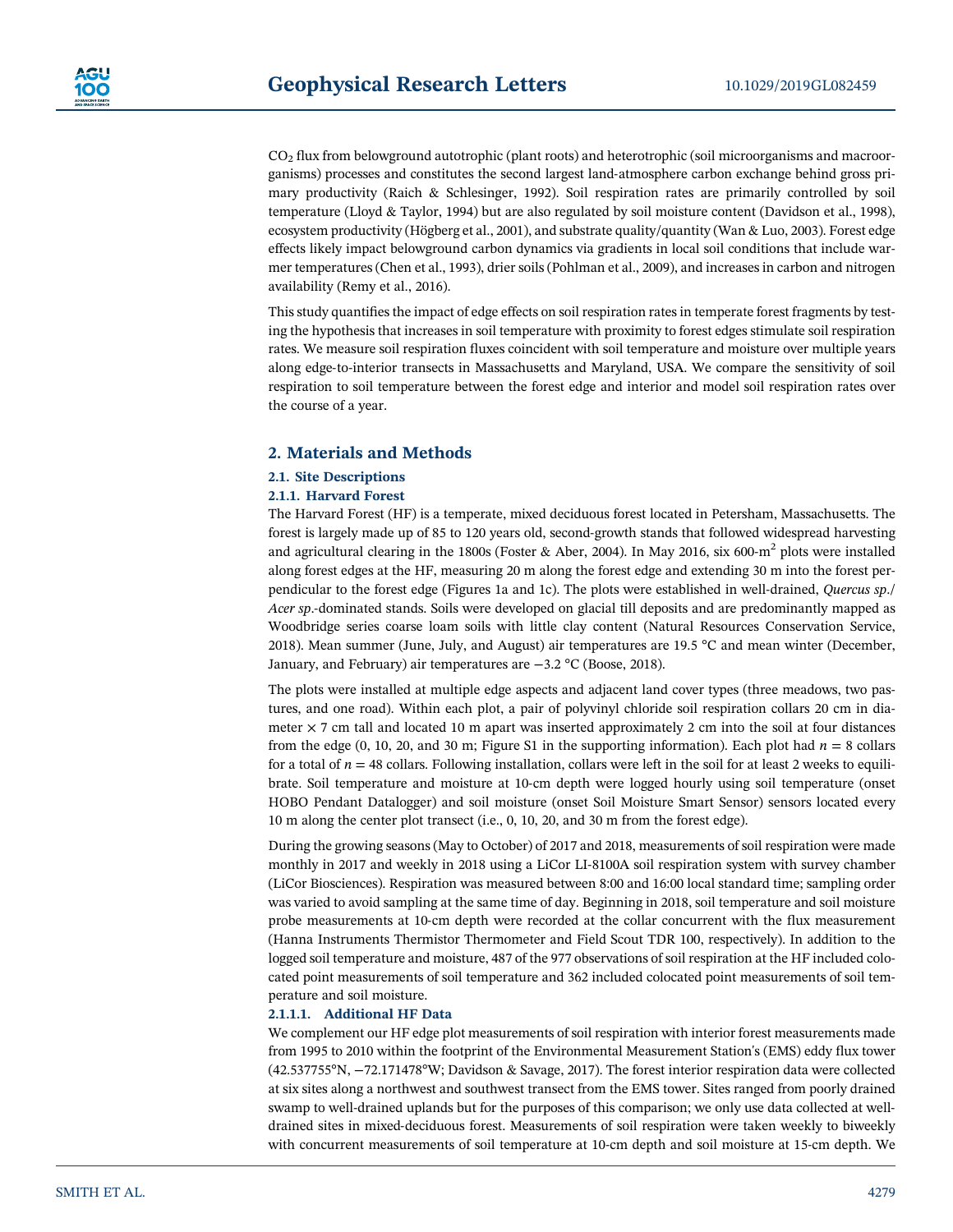

Figure 1. (a) Location of research plots at the Harvard Forest (HF) in Massachusetts, USA, and National Institute of Standards and Technology (NIST) in Maryland, USA. (b) Aerial view of 1‐ha plot at NIST site. (c) Aerial view of one of six 600- $m^2$  HF plots. Imagery: ©2017 Google.

use hourly logged values of soil temperature and moisture at the EMS tower to compare our observations of hourly soil temperature at the edge and to predict hourly respiration rates over the course of a year. **2.1.2. National Institute of Standards and Technology**

In May 2017, a 100-m  $\times$  100-m plot was installed along the edge of a 26-ha forest fragment on the campus of the National Institute of Standards and Technology (NIST) in Gaithersburg, Maryland (Figure 1). This plot was established as a Forested Optical Reference for the Evaluation of Sensor Technology, with soil respiration providing a key ground validation for remote sensing technologies. The plot is in a moderately welldrained, *Liriodendron tulipifera/Quercus sp*.‐dominated stand with a 3‐m‐wide stream flowing through the plot approximately 25 m from the forest edge. Soils are mapped as a Glenelg series silt loam with a high clay content and low levels of soil organic matter (Natural Resources Conservation Service, 2018). Mean summer (June, July, and August) air temperatures are 23.5 °C and mean winter (December, January, and February) air temperatures are 1 °C (National Climatic Data Center, 2018).

The plot has a southeastern aspect and is adjacent to an unmanaged grassland (Figure 1b). Thirty‐three pairs of 15.5‐cm‐diameter × 7‐cm‐tall polyvinyl chloride soil collars were placed in duplicate at five distances (0, 12.5, 25, 50, and 75 m; Figure S1) from the forest edge for a total sample size of  $n = 66$  collars. Soil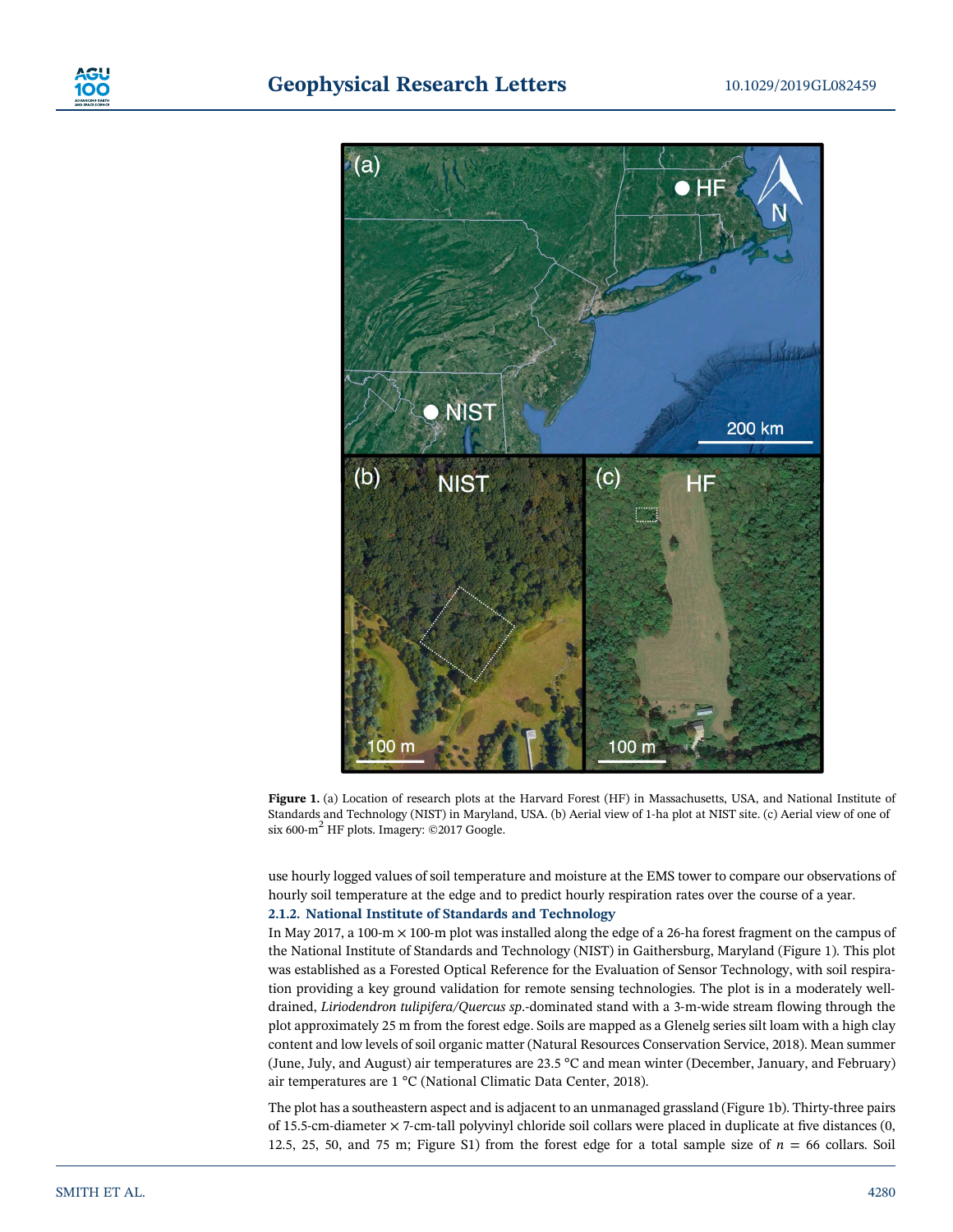

**Figure 2.** Mean growing season (May to October) soil respiration rates (μmol CO<sub>2</sub>·m<sup>−2</sup>·s<sup>−1</sup>) as a function of distance from the forest edge (m) at the National Institute of Standards and Technology (NIST) and Harvard Forest (HF). Error bars are 95% confidence intervals. See Figure S3 for histograms of observations in each site.

temperature and moisture at 10‐cm depth were logged hourly using 22 soil temperature sensors (onset HOBO Pendant Datalogger) located at 11 locations throughout the plot and 20 soil moisture sensors (onset Soil Moisture Smart Sensor) located at 5 locations (Figure S1).

During the growing seasons (May to October) of 2017 and 2018, soil respiration measurements were made weekly to biweekly using a soil respiration backpack system with a  $CO<sub>2</sub>$  gas analyzer (LiCor LI-840A) following the vented design described by Savage and Davidson (2001). Measurements were generally taken over the course of two consecutive days between 8:00 and 16:00 local standard time and the order collars were sampled in was varied. When possible, soil temperature and soil moisture probe measurements at 10-cm depth were recorded at the collar simultaneous with the flux measurement (Hanna Instruments Thermistor Thermometer and Field Scout TDR 100, respectively). Of the 1,713 observations of soil respiration at the NIST, 1,416 include colocated point measurements of soil temperature and 533 include colocated point measurements of soil temperature and soil moisture.

## **2.2. Temperature Response and Modeling**

We quantify the response of soil respiration to soil temperature using a nonlinear regression model in the form:

$$
Rs = \beta_0 \cdot \exp^{(\beta_1 \cdot \tau_{\text{S}})},\tag{1}
$$

where *R*s is the soil respiration rate (µmol  $CO_2 \cdot m^{-2} \cdot s^{-1}$ ) and *T*s is the soil temperature at 10-cm depth (°C). The  $Q_{10}$ , or the factor by which soil respiration increases with a 10 °C change in soil temperature (Davidson & Janssens, 2006), is calculated as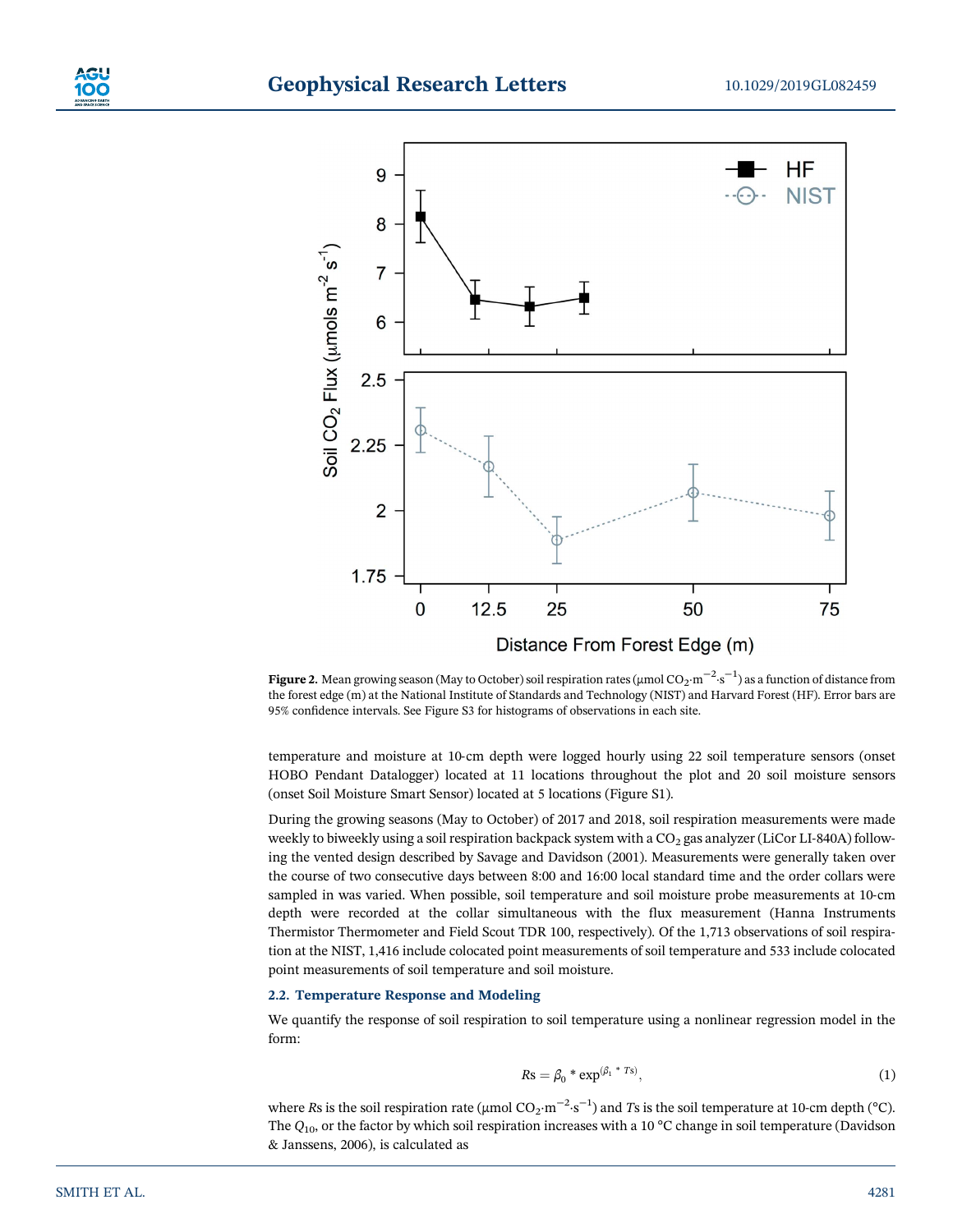

**Figure 3.** (top) Relationship between soil respiration rates (μmol CO<sub>2</sub>·m<sup>−2</sup>·s<sup>−1</sup>) and soil temperature (°C) at 10-cm depth at various distances from the edge at the Harvard Forest (a) and National Institute of Standards and Technology (b). Model fits are nonlinear regression models and shaded error regions represent 95% confidence intervals of the fitted parameters *β*0 and *β*1 in equation (1). (bottom) Frequency distribution of hourly logged soil temperature (°C) during the growing seasons (May to October) of 2017/2018 at the Harvard Forest (c) and National Institute of Standards and Technology (d). EMS = Environmental Measurement Station.

$$
Q_{10} = \exp^{(10 \ * \ \beta_1)} \tag{2}
$$

We use a generalized additive model and hourly measurements of local soil conditions to predict soil respiration rates in each site at various distances from the edge between August 2017 and July 2018. The structure of the model is

$$
\ln(Rs) = \beta + s(Ts) + s(VWC) + \varepsilon,
$$
\n(3)

where *β* is the intercept of the model, *s* (*T*s) is a smooth spline function of soil temperature (°C), *s* (VWC) is a smooth spline function of volumetric water content (%), and *ε* is the Gaussian distributed error of the model (see Table S1 and Figure S2 for detailed model diagnostics and parameter outputs). Previous work shows that annual soil respiration fluxes can be estimated based on year‐round measurements of soil temperature/moisture (Davidson et al., 1998; Giasson et al., 2013; Rey et al., 2002).

We estimate hourly soil respiration rates at the HF using the average continuously logged soil temperature and moisture at 0 and 30 m from the forest edge across the six edge plots and continuously logged soil temperature and moisture at the HF EMS tower (>200 m from the nearest edge). NIST hourly estimates use continuously logged soil temperature and moisture data collected at 0 and 75 m from the southeastern facing edge of the plot. Hourly flux estimates are summed to compute annual carbon fluxes in units of megagrams of carbon per hectare per year. Unless otherwise noted, we refer to the forest edge as the start of the forest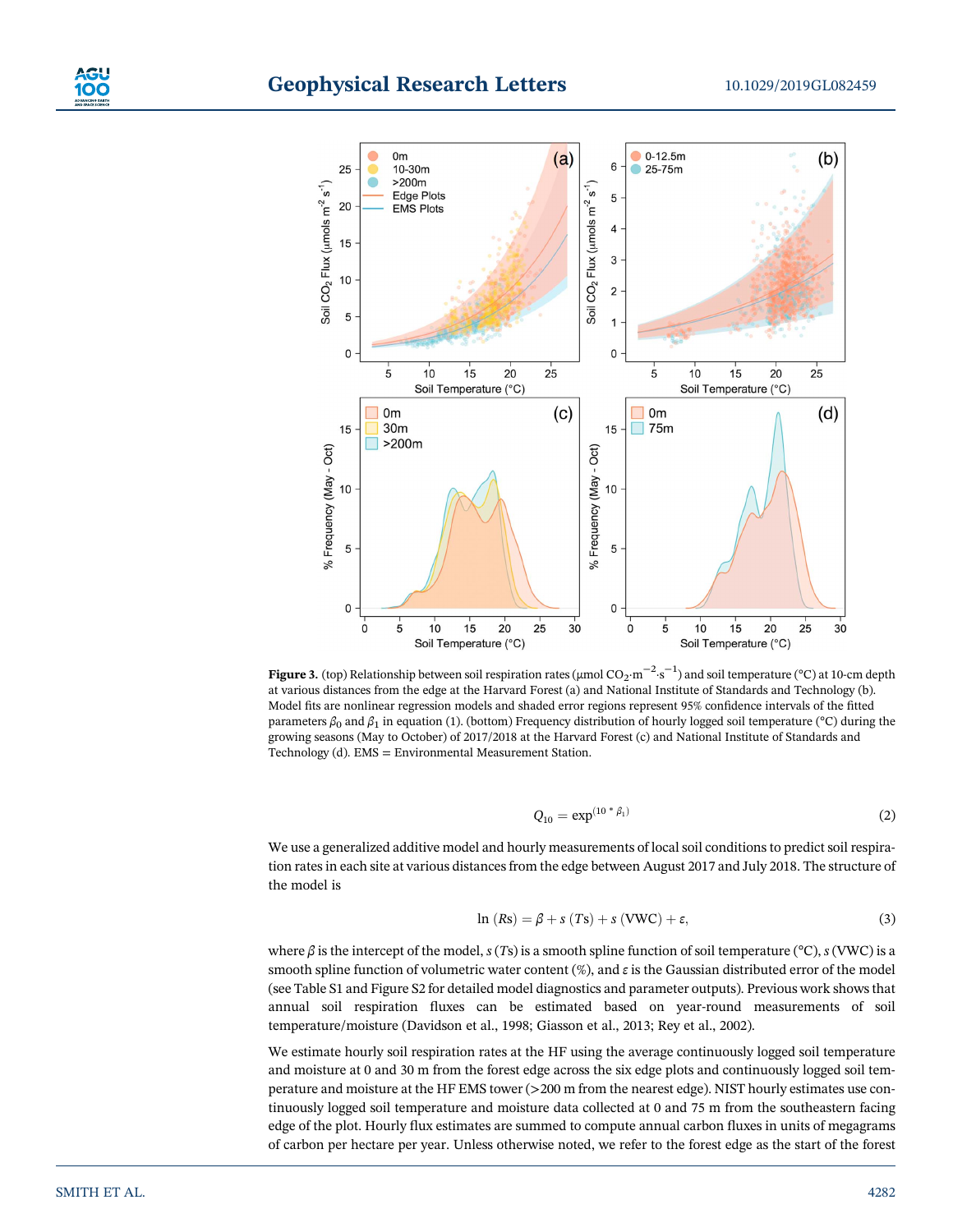



**Figure 4.** (top) Modeled hourly soil respiration rates (μmol CO<sub>2</sub>·m<sup>−2</sup>·s<sup>−1</sup>) at various distances from the forest edge at the Harvard Forest (a) and National Institute of Standards and Technology (b). (bottom) Modeled annual soil carbon flux (Mg·ha−<sup>1</sup> ·year−<sup>1</sup> ) at various distances from the forest edge at the Harvard Forest (c) and National Institute of Standards and Technology (d). Error bars are 95% confidence intervals.

edge transects (i.e., 0 m from the forest edge) and the forest interior as the furthest point along the transects (30 m from the forest edge at the HF and 75 m from the forest edge at the NIST site). All reported errors are 95% confidence intervals and all statistical analyses and modeling were conducted using R Statistical Software 3.5 (R Core Team, 2018).

#### **3. Results**

#### **3.1. Forest Edge Gradients**

We observe strong positive gradients in soil respiration with proximity to forest edges. Mean growing season respiration rates were 26% higher at the forest edge (8.2  $\pm$  0.5 µmol CO<sub>2</sub>·m<sup>-2</sup>·s<sup>-1</sup>) than 30 m into the forest interior (6.5  $\pm$  0.3 µmol CO<sub>2</sub>·m<sup>-2</sup>·s<sup>-1</sup>; *p* < 0.01) at the HF. At the NIST, overall soil respiration rates were nearly 70% lower than at the HF, but mean growing season respiration rates showed a similar trend with proximity to the edge, with respiration rates 15% higher at the forest edge (2.3 ± 0.1 µmol CO<sub>2</sub>·m<sup>−2</sup>·s<sup>−1</sup>) than 75 m into the forest interior (2.0 ± 0.1 μmol CO<sub>2</sub>·m<sup>−2</sup>·s<sup>−1</sup>; *p* < 0.01; Figure 2). While we observe elevated soil respiration rates only at the forest edge at the HF, we observe significant soil respiration enhancements up to at least 12.5 m into the forest at the NIST (Figure 2).

#### **3.2. Temperature Response**

There was no significant difference in the *Q*<sup>10</sup> response between the forest edge and interior at either the HF  $(p = 0.59)$  or NIST ( $p = 0.66$ ). At the HF, we observed a  $Q_{10}$  of 3.2  $\pm$  0.4 within 30 m of an edge and 3.3  $\pm$  0.4 at the EMS tower (Figure 3a). At the NIST, we observed a lower mean *Q*<sup>10</sup> value than HF, that is, soil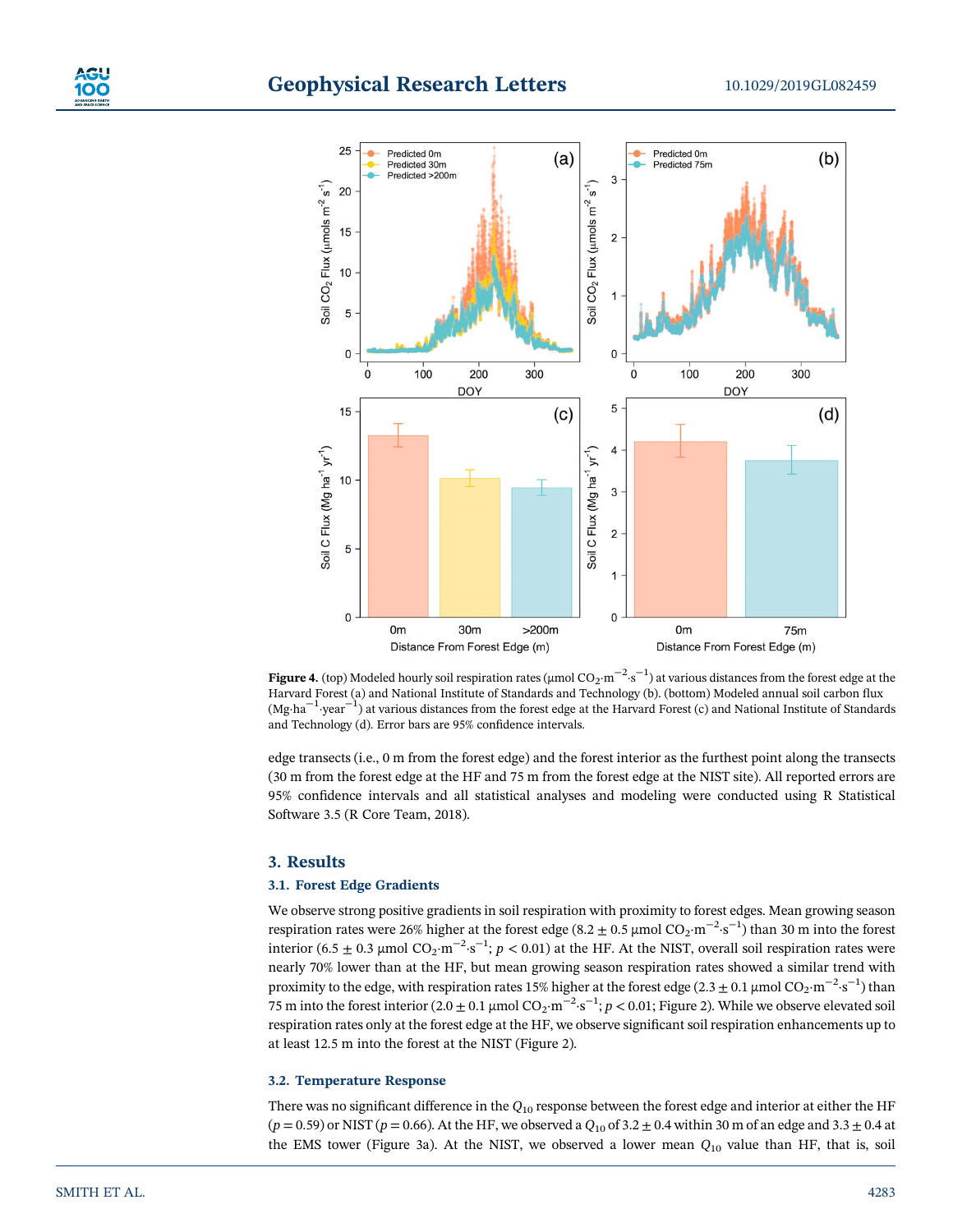respiration rates were less sensitive to soil temperatures, with values of  $1.9 \pm 0.2$  within 12.5 m of an edge and  $1.8 \pm 0.2$  beyond 12.5 m from the edge (Figure 3b).

At both sites, we observed a greater frequency of high soil temperatures during the growing season at the forest edge than in the forest interior (Figures 3c and 3d). At the HF, mean growing season soil temperatures at the forest edge (16.4  $\pm$  0.1 °C) were 9% higher than 30 m into the forest interior (15.0  $\pm$  0.1 °C; *p* < 0.01) and 12% higher than at the EMS tower (14.6  $\pm$  0.1 °C; *p* < 0.01; Figure 3c). At the NIST, mean growing season soil temperatures at the forest edge (19.6  $\pm$  0.1 °C) were 5% higher than 75 m into the forest interior  $(18.7 \pm 0.1 \degree \text{C}; p < 0.01$ ; Figure 3d). All of our observations of soil respiration were made during the day, but nighttime forest interior soil temperatures were often higher than nighttime forest edge soil temperatures (Figure S4).

## **3.3. Annual Fluxes**

We find considerable increases in annual soil carbon fluxes at the forest edge. Using a generalized additive model relating soil respiration rates to soil temperature and moisture (model results in Table S1 and Figure S2), we estimate the annual soil carbon flux at the forest edge at the HF (13.3  $\pm$  0.8 Mg C·ha $^{-1}$ ·year $^{-1}$ ) to be 32% higher than the annual soil carbon flux 30 m from the edge (10.1 ± 0.6 Mg C·ha−<sup>1</sup> ·year−<sup>1</sup> ; *p* < 0.01) and 41% higher than the annual soil carbon flux at the EMS tower (9.4  $\pm$  0.5 Mg C·ha<sup>-1</sup>·year<sup>-1</sup>; *p* < 0.01; Figures 4a and 4c). Our modeled estimates agree well with annual ecosystem respiration estimates from the HF EMS eddy flux tower if we assume soil respiration accounts for approximately 70% of ecosystem respiration (Bolstad et al., 2004; Yuste et al., 2005) as the mean annual ecosystem respiration rate over the 10 most recent years of available data (2006 to 2015) is 13.7 Mg C·ha<sup>-1</sup>·year<sup>-1</sup> (Munger & Wofsy, 2018). At the NIST, we estimate the annual soil carbon flux at the forest edge (4.3  $\pm$  0.4 Mg C·ha<sup>-1</sup>·year<sup>-1</sup>) to be 13% higher than the annual soil carbon flux 75 m from the edge (3.8  $\pm$  0.3 Mg C·ha<sup>-1</sup>·year<sup>-1</sup>; *p* < 0.01; Figures 4b and 4d).

# **4. Discussion and Conclusion**

#### **4.1. Temperate Forest Edge Carbon Balance**

Forests are a globally important carbon sink, offsetting nearly one third of anthropogenic carbon emissions (Le Quéré et al., 2018). The strength of the forest carbon sink varies spatially and temporally and depends on climatic trends, disturbances, and the resultant balance between forest growth, mortality, and respiration dynamics. In response to a changing climate, soil warming experiments provide strong empirical support for the hypothesis that increases in global temperatures will stimulate the rate of soil carbon losses, driving a positive carbon‐climate feedback that could accelerate rates of global warming (Crowther et al., 2016). Furthermore, fragmentation represents a key landscape disturbance and the observations of soil respiration and temperature gradients with proximity to forest edges described in this study add to a growing body of literature pointing to the high capacity of forest fragmentation to alter forest carbon cycling (Bowering et al., 2006; Briber et al., 2015; Brinck et al., 2017; Reinmann & Hutyra 2017).

Positive soil respiration gradients near temperate forest edges offset a fraction of observed enhancements in aboveground production and biomass. However, while not a direct comparison, our estimates of annual forest edge soil respiration increases of 32% and 13% at the HF and NIST, respectively, are likely not large enough to offset the 89% aboveground net carbon uptake enhancement observed in nearby temperate forest fragments (Reinmann & Hutyra, 2017). Soil respiration is the largest of several contributors to ecosystem respiration (Bolstad et al., 2004), and it is likely that increases in biomass and forest growth coupled with warmer air temperatures near temperate forest edges will also positively correlate with increases in aboveground autotrophic respiration (Reinmann & Templer, 2016) offsetting even more of the edge growth enhancement. Nonetheless, due to enhancements in both respiration and growth, carbon cycling rates currently appear to accelerate near temperate forest edges.

The forest edge is warmer than the forest interior on average, but we find the forest edge tends to lose heat faster than the forest interior at night. Warmer nighttime forest interior soils likely offset a portion of the daytime edge respiration enhancement when considering the net forest edge soil respiration enhancement over the course of the year. We observe warmer soil temperatures in the forest interior during 20% and 55% of growing season nights at the HF and NIST, respectively.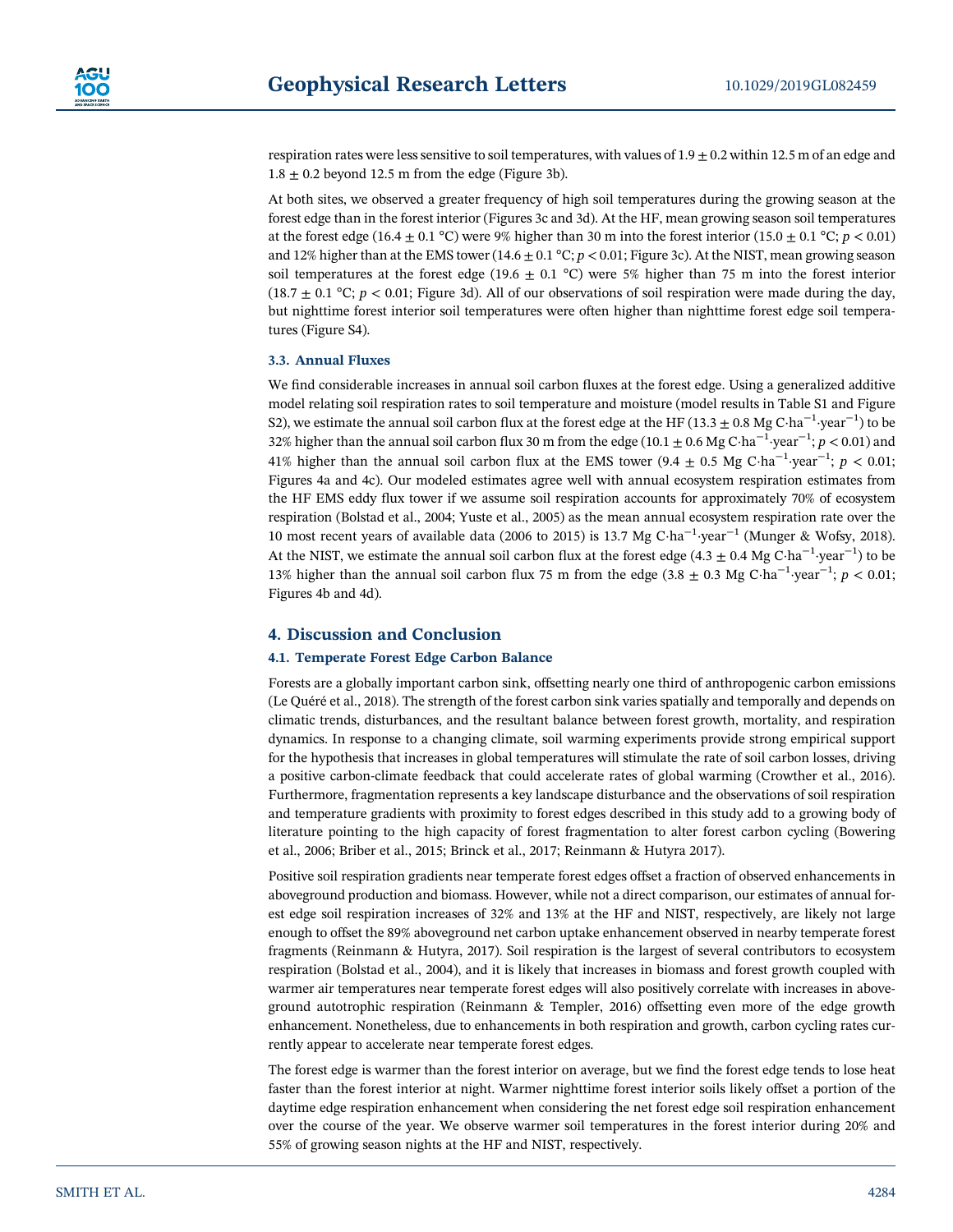Forest fragmentation increases the proportion of forest edge across the landscape, heightening the vulnerability of the remaining forest to climate change and extreme conditions. The forest edge is warmer and drier than the forest interior (Davies‐Colley et al., 2000) and growth at the forest edge has been reported to decline three times faster in response to heat stress than the forest interior (Reinmann & Hutyra, 2017). As such, future climate projections of warmer temperatures and increases in the frequency and severity of droughts (IPCC (Intergovernmental Panel on Climate Change), 2014) are forecasted to diminish the forest edge growth enhancement (Reinmann & Hutyra, 2017). In contrast, we observe strong exponential increases in soil respiration with warmer temperatures (Figure 3) and as increasing trends are already being observed in global soil carbon fluxes (Bond‐Lamberty & Thompson, 2010), our results suggest that respiration rates will likely increase at an accelerated rate near the forest edge than the forest interior. Although temperature is the primary control on soil respiration, drought conditions can decrease respiration rates (Davidson et al., 1998) and could potentially mitigate a portion of temperature associated increases in soil respiration.

#### **4.2. Implications for Carbon Accounting**

Much of our current understanding of forest carbon fluxes comes from the study of intact forest systems, particularly relying on eddy covariance measurements. The fundamental aerodynamic assumptions of eddy covariance methodologies require homogeneity within the fetch of the eddy flux tower (Lee et al., 2006), introducing a strong selection bias against fragmented landscapes and the distinct carbon dynamics found within them. Despite pervasive global fragmentation and substantial impacts of fragmentation on forest carbon dynamics, carbon cycle models and accounting initiatives currently lack the necessary empirical data to parameterize and model forest edge dynamics at large scales. Edge dynamics are generally omitted from estimates of forest carbon pools and fluxes. Our estimates of increased soil carbon fluxes of 3.2–3.9 Mg C·ha  $^{-1}$ -year<sup>-1</sup> at the HF edges are larger than the average net ecosystem production within the footprint of the EMS eddy flux tower (2.9 Mg C·ha<sup>-1</sup>·year<sup>-1</sup>; Munger & Wofsy, 2018). Soil respiration enhancements of such magnitude could be enough to shift the balance of some forests from a carbon sink to a carbon source near edges.

Partitioning the forest edge respiration response between autotrophic and heterotrophic processes is unclear. At the HF, autotrophic respiration only accounts for about 20% of total soil respiration (Melillo et al., 2002) and to our knowledge, the only study quantifying root biomass near forest edges found no significant trends in root biomass with proximity to the edge (Reinmann & Hutyra, 2017). Constant root biomass coupled with observed positive relationships between photosynthesis and soil respiration (Tang et al., 2005) suggest that enhanced forest productivity could increase the contributions of autotrophic processes near the forest edge. Further, parsing the respective roles of roots versus soil microbes in the forest edge soil respiration enhancement will have important implications for our understanding of the interactions of edge effects with climate change and the extent to which forest edge respiration is coupled with productivity.

The drivers and intensity of forest fragmentation could also influence the forest edge respiration response. While we observe large enhancements of soil respiration in rural (HF) and suburban (NIST) forest fragments, the response in urban forest fragments may differ due to enhanced atmospheric nitrogen inputs (Decina et al., 2017; Rao et al., 2013). Atmospheric nitrogen deposition can be more than 40% higher at the forest edge than the forest interior (Weathers et al., 2001). Increased soil nitrogen availability has been shown to decrease both heterotrophic and autotrophic soil respiration rates (Janssens et al., 2010; Sun et al., 2014). Consequently, the respiration dynamics along forest edges and net forest carbon balance in industrial regions may differ from those of rural forests.

Forest edge effects on carbon dynamics also vary by biome (Smith et al., 2018). To our knowledge, this is the first study quantifying the impact of edge effects on soil respiration rates, and there exists considerable uncertainty and probable spatial variability in respiration responses across forest types (Giasson et al., 2013). In our study alone, we observe large differences in *Q*<sup>10</sup> factors between the cooler HF site and warmer NIST site, corresponding to a larger respiration enhancement at the HF. Previous studies show that *Q*<sup>10</sup> factors are generally higher in cooler regions (Chen & Tian, 2005) indicating that the magnitude of the edge respiration response may vary with latitude. Similarly, the enhancements in forest edge productivity and biomass observed in the temperate region contradict trends in forest edge carbon storage in boreal (Jönsson et al., 2007) and tropical forests (Laurance et al., 1997).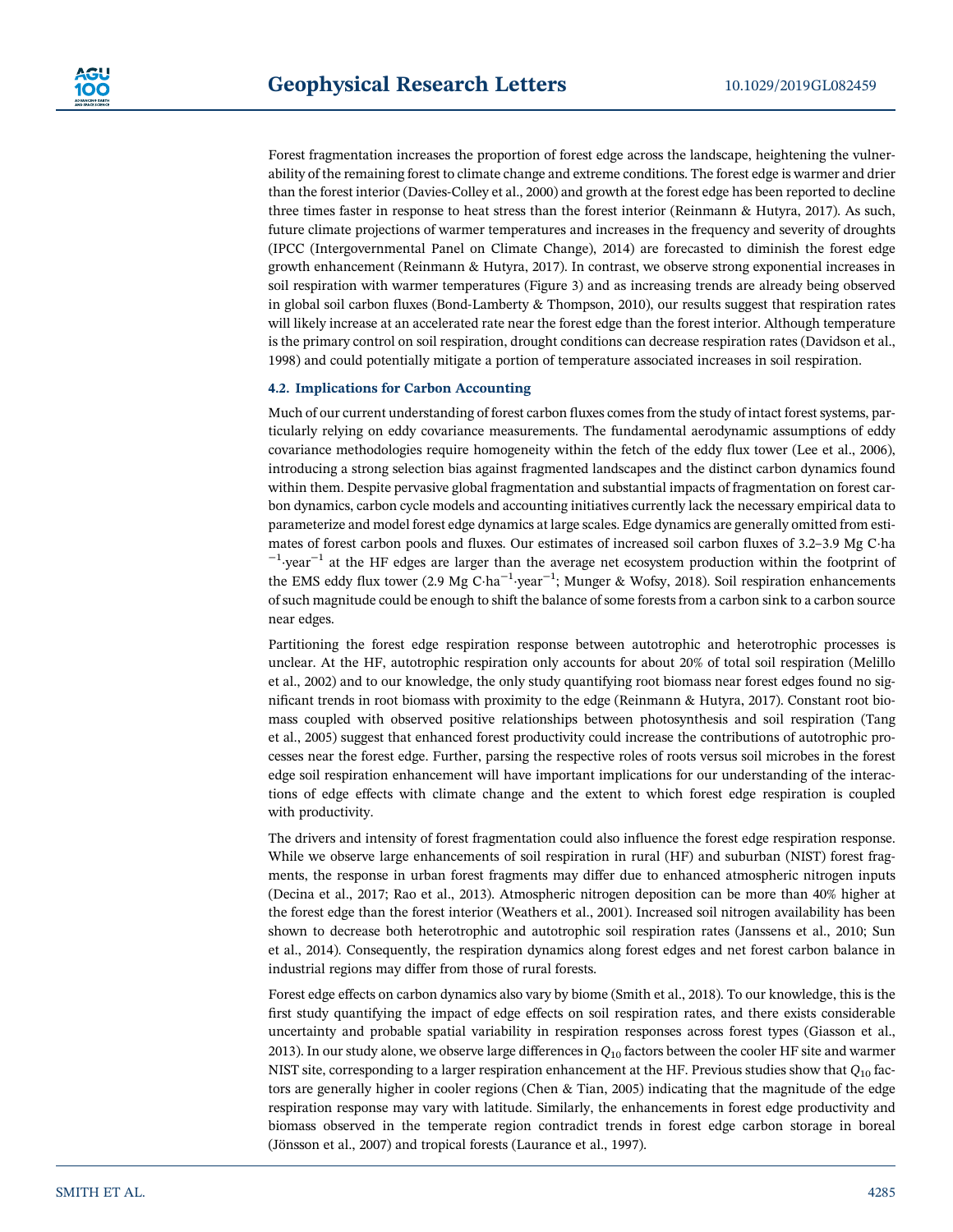Our findings indicate that forest fragmentation and edge effects introduce large changes in the soil microenvironment that produce significant changes in overall soil respiration rates. This study reinforces the concept of a distinct forest edge environment as forest fragmentation simultaneously stimulates forest productivity and respiration in temperate forests, with important implications for carbon balance accounting. While typically not considered, the indirect effects of land cover change and deforestation on carbon cycling (e.g., edge effects) are likely introducing an unaccounted source of uncertainty in our estimates of the global carbon budget. Ubiquitous global fragmentation suggests that consideration of edge effects and their interactions with climate change is critical to accurately characterize the world's forests.

#### **References**

Bolstad, P. V., Davis, K. J., Martin, J., Cook, B. D., & Wang, W. (2004). Component and whole‐system respiration fluxes in northern deciduous forests. *Tree Physiology*, *<sup>24</sup>*(5), 493–504.<https://doi.org/10.1093/treephys/24.5.493>

Bond‐Lamberty, B., & Thompson, A. (2010). Temperature‐associated increases in the global soil respiration record. *Nature*, *<sup>464</sup>*, 579–582. <https://doi.org/10.1038/nature08930>

Boose, E. (2018). Fisher Meteorological Station at Harvard Forest since 2001. Harvard Forest Data Archive: HF001.

- Bowering, M., Lemay, V., & Marshall, P. (2006). Effects of forest roads on the growth of adjacent lodgepole pine trees. *Canadian Journal of Forest Research*, *<sup>36</sup>*(4), 919–929. [https://doi.org/10.1139/x05](https://doi.org/10.1139/x05-300)‐<sup>300</sup>
- Briber, B. M., Hutyra, L. R., Reinmann, A. B., Raciti, S. M., Dearborn, V. K., Holden, C. E., & Dunn, A. L. (2015). Tree productivity enhanced with conversion from forest to urban land covers. *PLoS ONE*, *10*(8), e0136237.<https://doi.org/10.1371/journal.pone.0136237> Brinck, K., Fischer, R., Groeneveld, J., Lehmann, S., Paula, M. D., Pütz, S., et al. (2017). High resolution analysis of tropical forest frag-
- mentation and its impact on the global carbon cycle. *Nature Communications*, *8*, 14855.<https://doi.org/10.1038/ncomms14855> Chen, H., & Tian, H. (2005). Does a general temperature‐dependent Q10 model of soil respiration exist at biome and global scale? *Journal of*
- *Integrative Plant Biology*, *<sup>47</sup>*(11), 1288–1302. [https://doi.org/10.1111/j.1744](https://doi.org/10.1111/j.1744-7909.2005.00211.x)‐7909.2005.00211.x Chen, J., Franklin, J. F., & Spies, T. A. (1993). Contrasting microclimates among clearcut, edge, and interior of old‐growth Douglas‐fi<sup>r</sup>

forest. *Agricultural and Forest Meteorology*, *<sup>63</sup>*(3–4), 219–237. [https://doi.org/10.1016/0168](https://doi.org/10.1016/0168-1923(93)90061-l)‐1923(93)90061‐<sup>l</sup>

Crowther, T. W., Todd‐Brown, K. E. O., Rowe, C. W., Wieder, W. R., Carey, J. C., Machmuller, M. B., et al. (2016). Quantifying global soil carbon losses in response to warming. *Nature*, *<sup>540</sup>*(7631), 104–108.<https://doi.org/10.1038/nature20150>

Davidson, E., & Savage, K. (2017). Soil respiration, temperature and moisture at Harvard Forest EMS Tower since 1995. Harvard Forest Data Archive: HF006.<https://doi.org/10.6073/pasta/33ba3432103297fe0644de6e0898f91f>

- Davidson, E. A., Belk, E., & Boone, R. D. (1998). Soil water content and temperature as independent or confounded factors controlling soil respiration in a temperate mixed hardwood forest. *Global Change Biology*, *<sup>4</sup>*(2), 217–227. [https://doi.org/10.1046/j.1365](https://doi.org/10.1046/j.1365-2486.1998.00128.x)‐ [2486.1998.00128.x](https://doi.org/10.1046/j.1365-2486.1998.00128.x)
- Davidson, E. A., & Janssens, I. A. (2006). Temperature sensitivity of soil carbon decomposition and feedbacks to climate change. *Nature*, *<sup>440</sup>*(7081), 165–173.<https://doi.org/10.1038/nature04514>
- Davies‐Colley, R. J., Payne, G. W., & van Elswijk, M. (2000). Microclimatic gradients across a forest edge. *New Zealand Journal of Ecology*, *<sup>24</sup>*(2), 111–121.
- Decina, S. M., Templer, P. H., Hutyra, L. R., Gately, C. K., & Rao, P. (2017). Variability, drivers, and effects of atmospheric nitrogen inputs across an urban area: Emerging patterns among human activities, the atmosphere, and soils. *Science of the Total Environment*, *609*, <sup>1524</sup>–1534.<https://doi.org/10.1016/j.scitotenv.2017.07.166>
- Foster, D. R., & Aber, J. D. (2004). *Forests in time: The environmental consequences of 1,000 years of change in New England*. New Haven, CT: Yale University Press.
- Gehlhausen, S. M., Schwartz, M. W., & Augspurger, C. K. (2000). Vegetation and microclimatic edge effects in two mixed‐mesophytic forest fragments. *Plant Ecology*, *<sup>147</sup>*(1), 21–35.<https://doi.org/10.1023/A:1009846507652>
- Giasson, M. –. A., Ellison, A. M., Bowden, R. D., Crill, P. M., Davidson, E. A., Drake, J. E., et al. (2013). Soil respiration in a northeastern US temperate forest: A 22‐year synthesis. *Ecosphere*, *<sup>4</sup>*(11), art140–art128.<https://doi.org/10.1890/ES13.00183.1>

Haddad, N. M., Brudvig, L. A., Clobert, J., Davies, K. F., Gonzalez, A., Holt, R. D., et al. (2015). Habitat fragmentation and its lasting impact on Earth's ecosystems. *Science Advances*, *1*(2).<https://doi.org/10.1126/sciadv.1500052>

- Högberg, P., Nordgren, A., Buchmann, N., Taylor, A. F. S., Ekblad, A., Högberg, A. N., et al. (2001). Large‐scale forest girdling shows that current photosynthesis drives soil respiration. *Nature*, *<sup>411</sup>*, 78–792.
- IPCC (Intergovernmental Panel on Climate Change) (2014). *Climate change 2014: Synthesis report. Contribution of Working Groups I, II, and III to the Fifth Assessment Report of the Intergovernmental Panel on Climate Change*. Geneva, Switzerand: IPCC.
- Janssens, I. A., Dieleman, W., Luyssaert, S., Subke, J.‐A., Reichstein, M., Ceulemans, R., et al. (2010). Reduction of forest soil respiration in response to nitrogen deposition. *Nature Geoscience*, *<sup>3</sup>*, 315–322.<https://doi.org/10.1038/ngeo844>
- Jobbágy, E. G., & Jackson, R. B. (2000). The vertical distribution of soil organic carbon and its relation to climate and vegetation. *Ecological Applications*, *<sup>10</sup>*(2), 423–436. https://doi.org/10.1890/1051‐[0761\(2000\)010\[0423:TVDOSO\]2.0.CO;2](https://doi.org/10.1890/1051-0761(2000)010%5b0423:TVDOSO%5d2.0.CO;2)
- Jönsson, M. T., Fraver, S., Jonsson, B. G., Dynesius, M., Rydgård, M., & Esseen, P. (2007). Eighteen years of tree mortality and structural change in an experimentally fragmented Norway spruce forest. *Forest Ecology and Management*, *<sup>242</sup>*(2–3), 306–313. [https://doi.org/](https://doi.org/10.1016/j.foreco.2007.01.048) [10.1016/j.foreco.2007.01.048](https://doi.org/10.1016/j.foreco.2007.01.048)
- Laurance, W. F., Laurance, S. G., Ferreira, L. V., Rankin-de Merona, J. M., Gascon, C., & Lovejoy, T. E. (1997). Biomass collapse in amazonian forest fragments. *Science*, *<sup>278</sup>*(5340), 1117–1118.<https://doi.org/10.1126/science.2785340.1117>
- Le Quéré, C., Andrew, R. M., Friedlingstein, P., Sitch, S., Pongratz, J., Manning, A. C., et al. (2018). Global carbon budget 2017. *Earth System Science Data*, *<sup>10</sup>*, 405–448. [https://doi.org/10.5194/essd](https://doi.org/10.5194/essd-10-405-2018)‐10‐405‐<sup>2018</sup>
- Lee, X., Massman, W., & Law, B. (2006). *Handbook of micrometeorology: A guide for surface flux measurement and analysis*. Berlin, Germany: Springer Science & Business Media.
- Lloyd, J., & Taylor, J. A. (1994). On the temperature dependence of soil respiration. *Functional Ecology*, *8*(3), 315. [https://doi.org/10.2307/](https://doi.org/10.2307/2389824) [2389824](https://doi.org/10.2307/2389824)
- Matlack, G. R. (1993). Microenvironment variation within and among forest edge sites in the eastern United States. *Biological Conservation*, *<sup>66</sup>*(3), 185–194. [https://doi.org/10.1016/0006](https://doi.org/10.1016/0006-3207(93)90004-k)‐3207(93)90004‐<sup>k</sup>

#### **Acknowledgments** Harvard Forest EMS soil respiration

data were provided by Eric Davidson and Kathleen Savage. Harvard Forest EMS tower data were provided by J. William Munger and Steven Wofsy. Harvard Forest flux measurements are supported by the AmeriFlux Management Project with funding by the U.S. Department of Energy's Office of Science under Contract DE‐AC02‐ 05CH11231 and additionally as a component of the Harvard Forest LTER site supported by the National Science Foundation (DEB‐1237491). We thank Lauren Cabrera, Sarah Garvey, Jonathan Gewirtzman, Wiley Hundertmark, Erin Pierce, and Joy Winbourne for their help in the field and Ian Sue Wing for helpful insights in data analysis. Financial support for this research was provided by the United States Department of Agriculture National Institute of Food and Agriculture Award 2017‐67003‐<sup>26615</sup> and National Institute of Standards and Technology Award 70NANB17H030. Data reported in this paper are available at Dataverse (doi: [http://10.7910/DVN/](http://10.7910/DVN/ZLRKK2) [ZLRKK2](http://10.7910/DVN/ZLRKK2)). Certain commercial equipment, instruments, or materials (suppliers or software) are identified in this paper to foster understanding. Such identification does not imply recommendation or endorsement by the National Institute of Standards and Technology nor does it imply that the materials or equipment identified are necessarily the best available for the purpose.